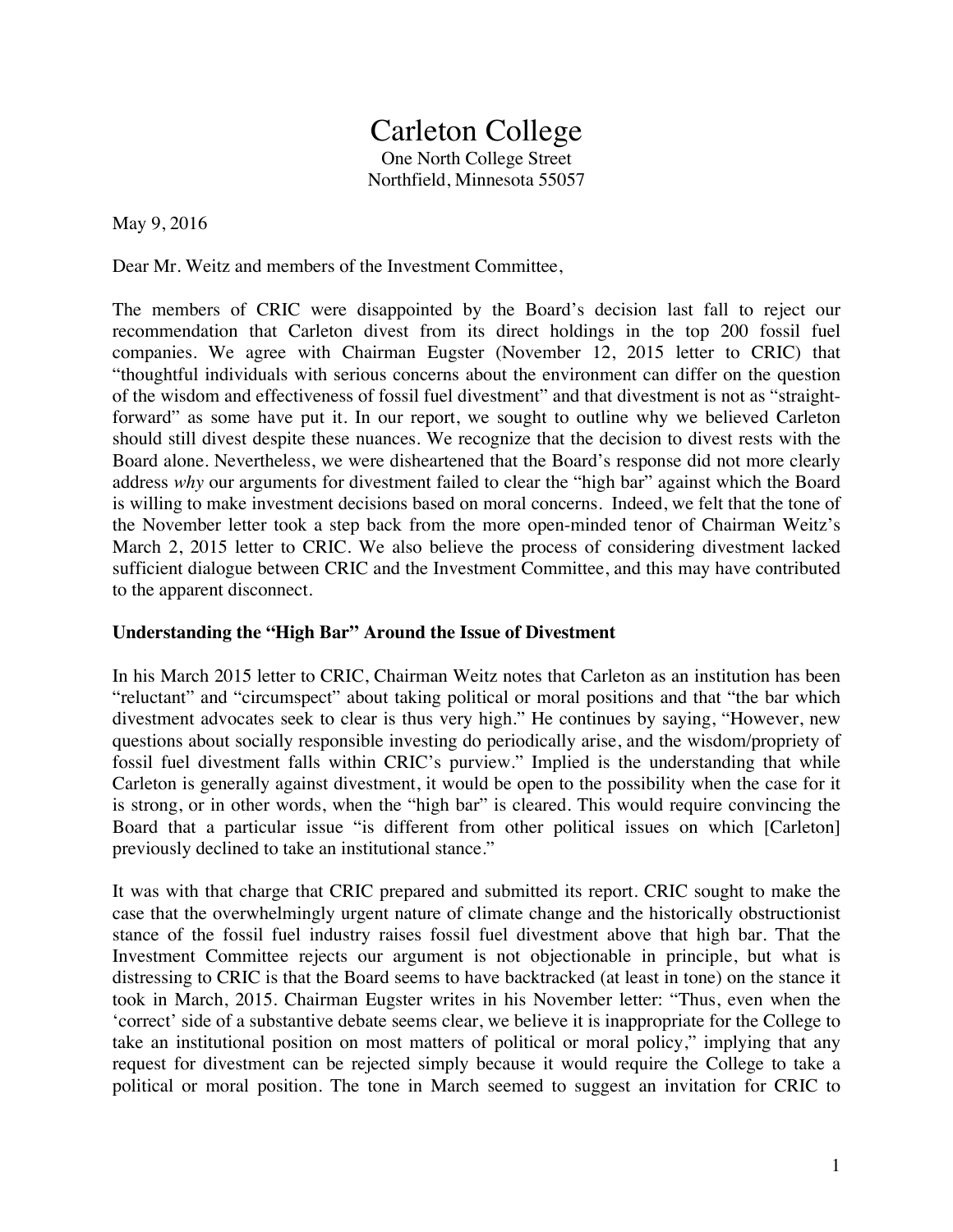establish a moral case for divestment, while advising that it would not be easy. In November, the tone seems to be that it really isn't possible.

We therefore see the March and November letters as being inconsistent, and it is unclear to us whether the Board believes that fossil fuel divestment is unwarranted because the moral bar has not been cleared or because Carleton simply does not take moral or political stances. These two positions have vastly different implications for CRIC and the College. If it is the latter position, then most of the guidance in the March letter is misleading and any argument for divestment becomes futile. CRIC, therefore, would welcome more clarity on the Board's position on fossil fuel divestment and its policy on divestment in general. Both the March and November letter affirm CRIC's role in taking on divestment issues, and this clarification will help CRIC better understand and fulfill its role when these types of issues arise in the future.

### **Dialogue and Miscommunication Regarding Divestment**

Our reading of some parts of the Board's November letter suggests that there was some misunderstanding or miscommunication between CRIC and the Investment Committee. One example, which we mention above, involves the criteria used for rejecting a divestment recommendation. Other examples include interpretations of our arguments in the November letter that we feel did not necessarily follow from the claims made in our report. These include the assertions: (1) that the logical end point of our recommendation is divestment from commingled funds, (2) that we advocated for divestment using only a single metric, and (3) that we believed that fossil fuel companies would change behavior or cease production specifically in response to Carleton divesting. We would argue that these do not accurately represent the positions in our report. Closer engagement in the future may help us reduce or entirely avoid this kind of misunderstanding.

CRIC also believes the institutional process and arrangement for considering divestment, especially the engagement between CRIC and the Investment Committee, would have been improved by more dialogue. CRIC appreciated our time before the Investment Committee at the October 2015 Board meeting. However, when important and nuanced issues such as divestment are being discussed, more open and extensive dialogue is necessary.

CRIC feels that more frequent and direct communication between CRIC and members of the Investment Committee would help us better fulfill our duties going forward. To that end, we propose that, in addition to our annual winter meeting, one or two members of the Investment Committee attend one CRIC meeting each fall and spring term. These meetings can be used to create a space favorable to informal conversation on a wide range of issues. We feel this new process would help us understand the Investment Committee's perspective on various issues, and vice versa. This would allow CRIC to better function as the intermediaries between the campus and the Investment Committee.

## **Moving Forward on ESG**

While the Board rejected divestment, CRIC was encouraged by the Board's commitment to explore ESG investing and is eager to hear more about the specific steps taken in this direction.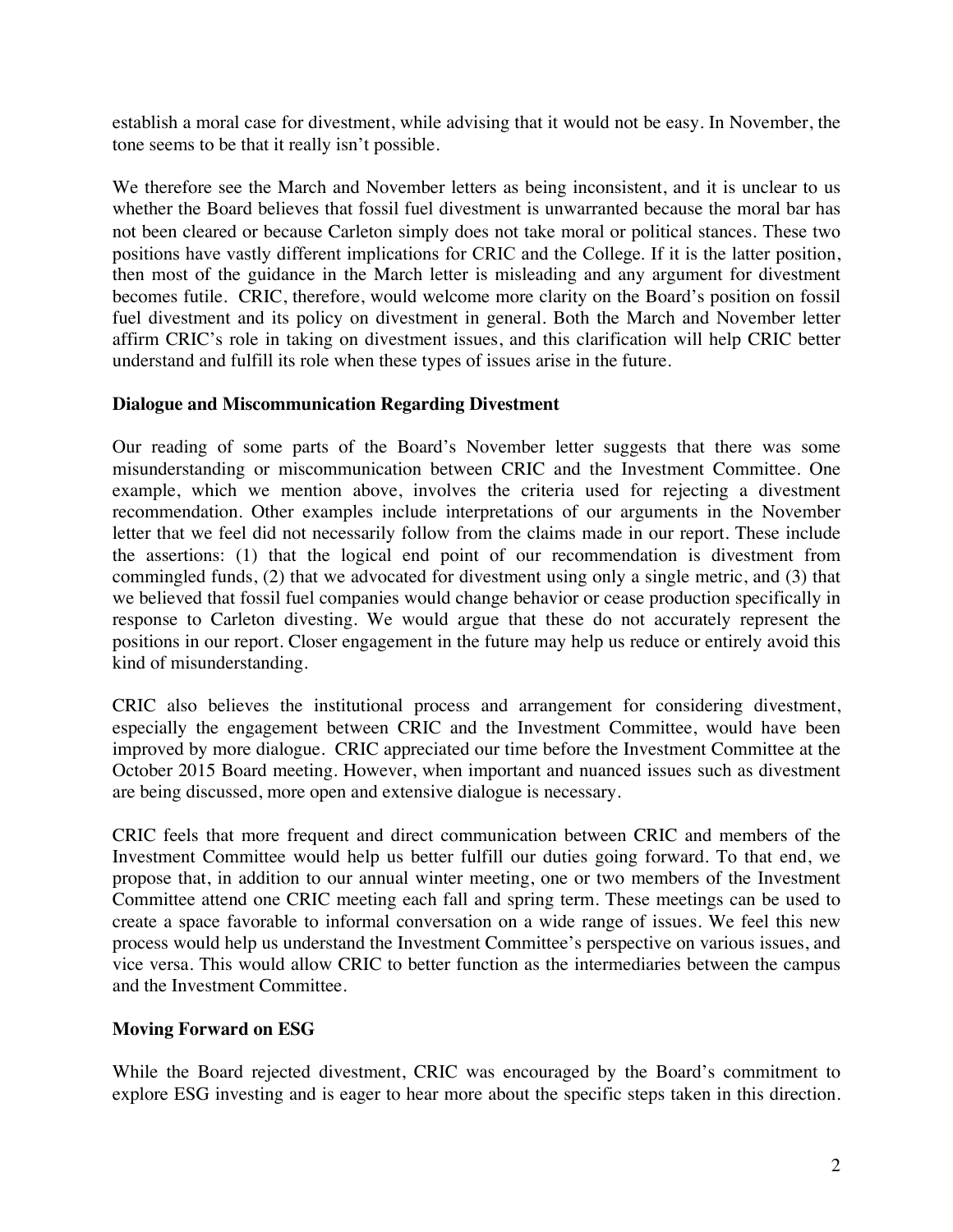We support the initial exploration done by the Investment Office and would support the Board taking a number of positive steps toward the creation of an ESG policy:

- 1. We could write a letter to our managers similar to what David Swensen sent Yale's managers, communicating an expectation that they take into account ESG factors that could have a financial impact.
- 2. The Investment Office could formally incorporate ESG factors into its investment manager diligence, including a formal assessment of how managers incorporate ESG into their investment process.
- 3. Carleton could develop ESG related guidelines and expectations and apply them to managers of separately held accounts.

At the very least, we believe that the Investment Office should ask all of our fund managers for their current ESG policy statements (where applicable) so that a formal assessment can be done of how managers incorporate ESG into their investment process.

Because there may have been some misunderstanding in our report about what ESG means to CRIC, we would like to clarify our understanding of ESG. CRIC respects that the Board is reluctant to take any action that could adversely affect endowment performance, such as putting "limits on the investment universe." Thus it is important to note what ESG is not. ESG is not a screen based solely upon an underlying business model or product line of a company in question. Rather, ESG takes into account a wider range of relevant factors that could affect an investment's performance. We believe Carleton can, and should, explore ESG investing to the fullest extent, and should ultimately create an ESG statement and/or implement an ESG policy aligned with the College's values and mission.

## **CRIC's Role as Intermediaries Between the Carleton Community and the Board**

Finally, CRIC would like to update the Board on our plans for engaging the Carleton community in our work. CRIC is currently conducting another survey of students, faculty, staff, and alumni. Many of the questions we are asking mirror those asked in the Fall 2013 survey. Our goals with this survey are to, (1) gather data regarding the community's understanding of Carleton's endowment, CRIC, and our role on campus, (2) gather data regarding views on divestment, both from fossil fuels and as a general strategy, and (3) analyze whether there has been any shift in opinion regarding divestment since our Fall 2013 survey. Following an analysis of results from this survey, CRIC will determine what other community engagement/education efforts to undertake.

## **Conclusion**

Let us finish by giving our thanks to you for your dedication to the College. The care with which you approach your roles as trustees is evident in your responses to us thus far. We look forward to working with you to build upon the dialogue we have already begun.